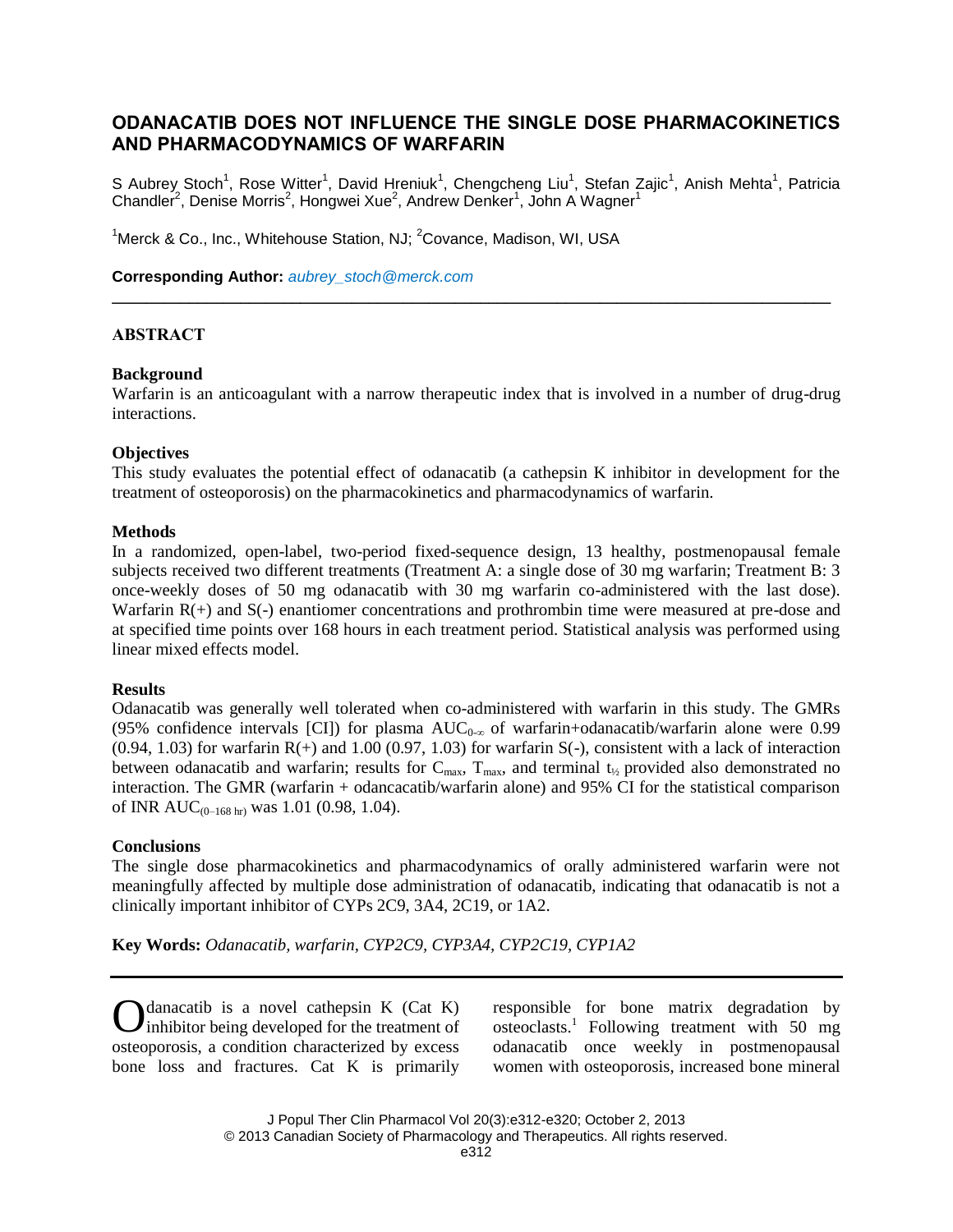density (BMD) has been observed both at the lumbar spine and total hip. $2,3$  Because of the large population of patients who may potentially benefit from treatment with odanacatib, testing for drugdrug interactions is clinically important. Warfarin is a medication used in a variety of conditions requiring anticoagulation such as cardiac arrhythmias, thrombosis, and myocardial infarction.<sup>4,5</sup> It is a highly protein bound drug (~99%) that is administered as a racemic mixture of R and S enantiomers. The S(-) enantiomer exhibits  $5 - 6$  times greater anticoagulant potency versus  $R(+)$  warfarin but a shorter plasma half-life of 32 hours compared with 43 hours, respectively.<sup>6</sup>

Drug-drug interactions with warfarin are common and can either increase or decrease antithrombotic efficacy, as measured by prothrombin time adjusted to the standardized parameter of the International Normalized Ration (INR).<sup>7</sup>

The metabolism of warfarin is relevant for evaluating the potential for drug interactions. S(-) warfarin is metabolized by the CYP2C9 isoenzyme while the  $R(+)$  warfarin is principally metabolized by CYPs 3A4, 2C19, and  $1A2$ <sup>8,9,10,11</sup> Assessing the potential for a warfarin interaction with novel agents during development is needed in the setting of likely co-administration to mitigate the risk of enhanced or possibly reduced warfarin anticoagulant efficacy. Enhanced efficacy could potentiate bleeding risk, while suboptimal efficacy is not protective from thrombotic complications. In human microsomal studies, the IC50 values against CYP1A2-, CYP2C9-, CYP2C19-, and CYP3A4-mediated reactions were all > 100 µM for odanacatib (data on file). Therefore, an interaction between warfarin and odanacatib is not anticipated.

The purpose of this study was to determine the effect of 50 mg odanacatib, the proposed clinical dose, on the plasma pharmacokinetics of warfarin (e.g., AUC<sub>0-∞</sub>, C<sub>max</sub>, T<sub>max</sub>, and apparent terminal t<sub>1/2</sub> for the  $R(+)$  and  $S(-)$  warfarin enantiomers) following co-administration of a single dose of warfarin to healthy postmenopausal female subjects. The safety and tolerability of concomitant administration of odanacatib and warfarin was also evaluated. Additionally, we evaluated the effect of odanacatib under steady state conditions on the pharmacodynamics of warfarin as assessed by the INR for PT following single-dose warfarin administration.

#### **METHODS**

This study (sponsor protocol # 025) was conducted from April 23, 2007 to June 5, 2007. The protocol for this study was reviewed and approved by Aspire Institutional Review Board, LLC and all patients provided informed consent prior to study conduct. This study was conducted following principles of Good Clinical Practice.

# **Patients**

In order to be included in this study, subjects were healthy, nonsmoking, postmenopausal between 45 and 75 years of age, with a body mass index of  $\leq$  $33 \text{ kg/m}^2$ , and who were judged to be in good health based on medical history, physical examination, and laboratory safety tests.

Due to the risk of confounding the results of pharmacokinetic assessments, subjects refrained from grapefruit and grapefruit juice 14 days prior to the dosing and until the poststudy visit. Subjects were also instructed to limit leafy green vegetables for 2 weeks prior to the study due to the effect of vitamin K on INR values. Caffeinated beverages were stopped 24 hours prior to and after drug administration during each treatment period and 12 hours before prestudy and poststudy visits.

# **Study Design**

This study was an open-label, 2-period, fixedsequence study to determine the effect of odanacatib (at steady state) on the plasma concentrations of warfarin  $R(+)$  and  $S(-)$  enantiomers following a single dose of warfarin. Warfarin dosing in Period 1 was included to obtain pharmacokinetic data with warfarin alone; warfarin dosing in Period 2 was included to evaluate the victim potential of warfarin by measuring pharmacokinetic data at presumed steady state for odanacatib. Thirteen (13) healthy postmenopausal female subjects received a single oral dose of 30-mg warfarin on Day 1 of Period 1 followed by 3 once-weekly oral doses of 50 mg odanacatib administered with a high-fat breakfast

© 2013 Canadian Society of Pharmacology and Therapeutics. All rights reserved.

J Popul Ther Clin Pharmacol Vol 20(3):e312-e320; October 2, 2013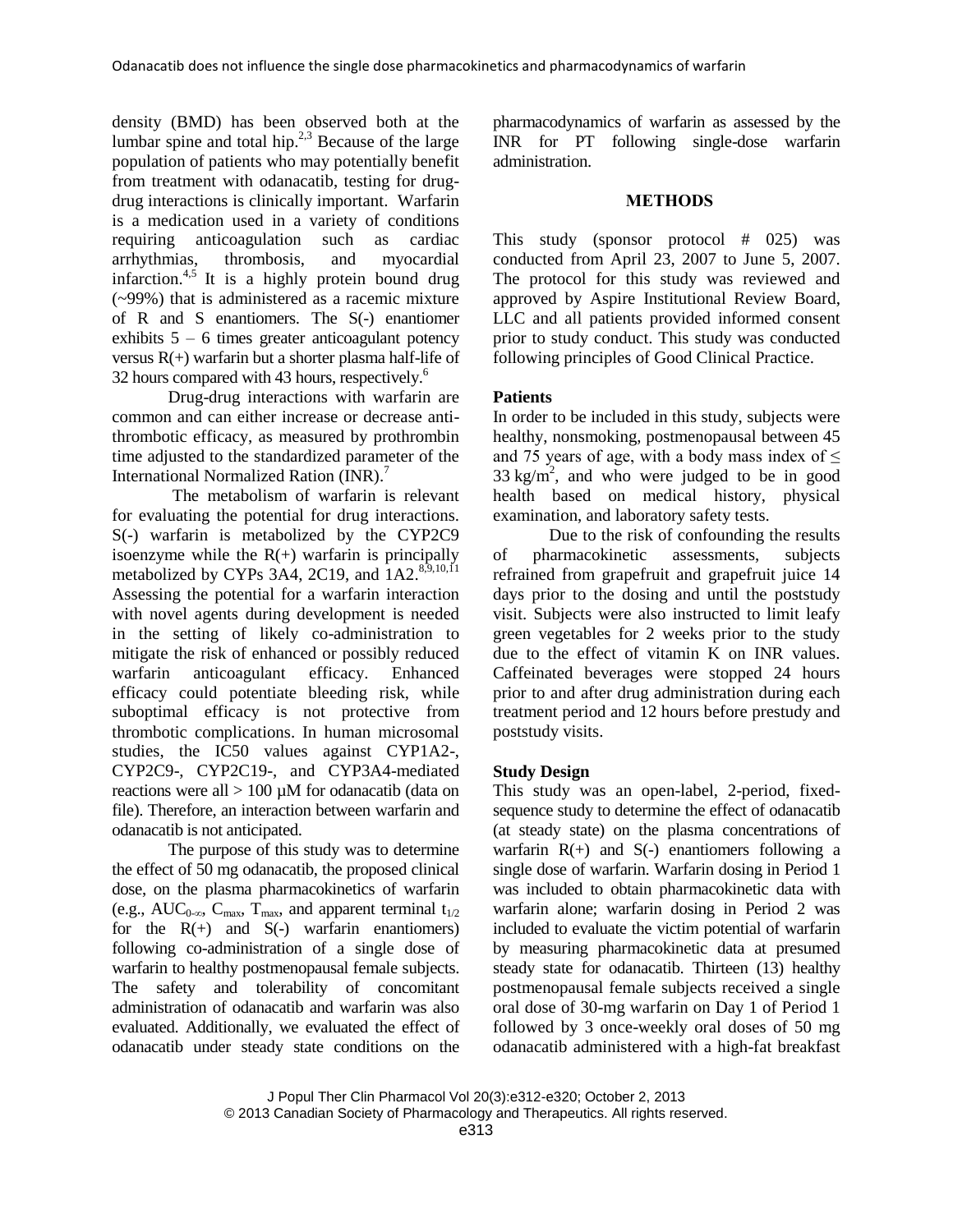(Period 2, Days -14, -7, and 1). On Day 1 of Period 2, at presumed odanacatib steady state, odanacatib was co-administered with a single oral dose of 30 mg warfarin. Odanacatib typically has an apparent terminal half-life of approximately 70-80 hours. Plasma concentrations are anticipated to reach 90% of steady state after 3.3 half-lives, or roughly 230 hours (9.6 days). In this study, odanacatib was administered for 336 hours (14 days) (approximately 4.8 half-lives) prior to co-administration with warfarin (i.e., at presumed steady state). There was a minimum of 14 days from the last dose in Period 1 to the first dose of Period 2. Administration of all study drugs was witnessed. Blood samples for determination of warfarin  $R(+)$  and  $S(-)$  enantiomer concentrations and for prothrombin time (measured as PT and INR values in duplicate) were collected at predose and at 0.5, 1, 2, 4, 12, 24, 48, 72, 96, 120, 144, and 168 hours following the warfarin dose in each treatment period. In Period 2, odanacatib blood samples were obtained at pre-dose and at specific time points over 168 hours following the first day of odanacatib dose administration (Period 2, Day -14) and pre-dose on Days -7 and 1 for determination of odanacatib steady-state plasma concentrations.

# **Pharmacokinetic Parameters**

The profile of PT (measured as PT and INR values in duplicate) was measured predose and at 0.5, 1, 2, 4, 12, 24, 48, 72, 96, 120, 144, and 168 hours post warfarin dose in both treatment periods and poststudy; Area under the concentration-time curve to 168 hours ( $AUC_{0.168 \text{ hr}}$ ) and INR<sub>max</sub> were determined. The pharmacokinetics of warfarin enantiomers  $[R(+)]$  and  $S(-)]$  were investigated after concomitant administration of a single 30 mg dose of warfarin with multiple 50 mg doses of odanacatib and after administration of 30 mg warfarin alone.

The following pharmacokinetic parameters were evaluated for both warfarin  $R(+)$ and warfarin S(-): Area under the concentrationtime curve to infinity ( $AUC_{0-\infty}$ ) ( $\mu g*hr/mL$ ),  $C_{\text{max}}$ ( $\mu$ g/mL), T<sub>max</sub> (hr), and apparent terminal t<sub>1/2</sub> (hr). AUC<sub>0-∞</sub> was calculated as  $AUC_{0-t} + C_t/\lambda_Z$  where:  $AUC_{0-t}$  is the area under the concentration-time curve from hour 0 to the last measurable concentration estimated by the linear up/log down method,  $C_t$  is the last measurable concentration in plasma, and  $\lambda_z$  is the terminal phase rate constant estimated using log linear regression during the terminal elimination phase. The number of points used in  $\lambda$ <sub>z</sub> calculation was determined by visual inspection of the data describing the terminal phase.  $AUC_{0-\infty}$  values were not calculated for odanacatib in this study because a 168 hour concentration profile is insufficient for accurate estimate of the terminal phase rate constant for this compound.  $AUC_{0-168 \text{ hr}}$  was calculated by the linear up/log down method.  $C_{\text{max}}$  was the maximum observed concentration in plasma over the complete profile and  $T_{\text{max}}$  was the time to maximum concentration over the complete profile. Apparent terminal  $t_{1/2}$  was calculated using the formula  $ln(2)/\lambda$  ( half-life values were not calculated for odanacatib in this study because a 168 hour concentration profile is insufficient for accurate estimate of the terminal phase rate constant for this compound). Plasma concentrations of warfarin enantiomers were determined by Advion BioServices, Inc., using validated turbo ion spray liquid chromatographic/tandem mass spectrometric (LC/MS/MS) methods. The lower limit of quantitation for both  $R(+)$ - and  $S(-)$ -warfarin was 10 ng/mL and the upper limit of quantitation was 2500 ng/mL.

Plasma samples for determination of odanacatib plasma concentrations were also obtained at selected time points over 168 hours post initial odanacatib dose. Pharmacokinetic parameters evaluated for odanacatib included  $AUC_{0-168hr}$ ,  $C_{168hr}$ ,  $C_{\text{max,overall}}$ ,  $T_{\text{max,overall}}$ ,  $C_{\text{max,day1}}$ , and  $T_{\text{max,day1}}$ . Plasma samples collected for odanacatib assay were analyzed by the Covance Bioanalytical Services, LLC (Indianapolis, Indiana). The analytical method for the determination of odanacatib used liquid-liquid extraction for analyte isolation followed by HPLC-MS/MS detection. The lower limit of reliable quantification (LLOQ) was 0.5 ng/mL (1 nM) and the linear calibration range was 0.5 to 500 ng/mL.

J Popul Ther Clin Pharmacol Vol 20(3):e312-e320; October 2, 2013 © 2013 Canadian Society of Pharmacology and Therapeutics. All rights reserved.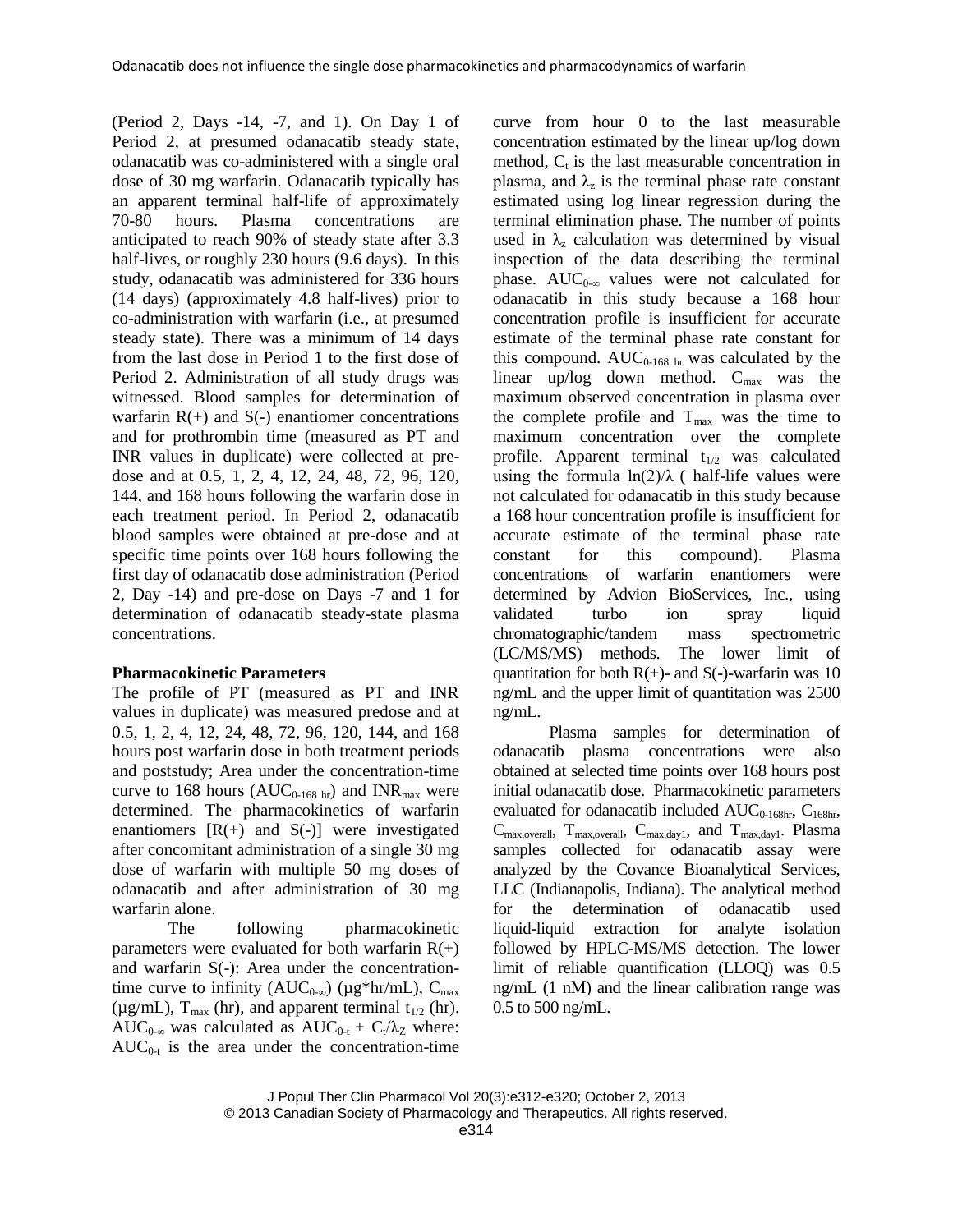### **Safety**

Safety and tolerability were assessed by measurement of vital signs (heart rate [HR], blood pressure [BP], respiratory rate [RR], and oral temperature), physical examinations, laboratory safety tests (hematology, chemistry, urinalysis, and stool occult blood test), and 12-lead electrocardiograms (ECG). Adverse experiences occurring during the course of the study and during the follow up period were evaluated by the investigator who determined their intensity, seriousness, and relationship to study drug.

# **Statistical Analysis**

The primary hypothesis of this study was that multiple dose administration of odanacatib would not substantially influence the single dose pharmacokinetics of oral warfarin. That is, the true geometric mean ratios (GMRs) (warfarin + odanacatib/warfarin alone) for the plasma  $AUC_{0-\infty}$ of warfarin enantiomers  $[R(+)$  and  $S(-)]$  would be contained in the interval (0.80, 1.25).

The secondary hypothesis was that dose administration of odanacatib would not substantially influence the single dose pharmacokinetics of oral warfarin. That is, the true GMRs (warfarin + odanacatib/warfarin alone) for the plasma  $C_{\text{max}}$  of warfarin enantiomers  $[R(+)]$ and  $S(-)$  are contained in the interval  $(0.80, 1.25)$ .

The variance estimates for warfarin  $R(+)$ and S(-)  $AUC_{0-\infty}$  and  $C_{\text{max}}$  were obtained from studies investigating the effects of various therapeutic agents on the single dose pharmacokinetics of warfarin. The pooled estimates for the within-subject standard deviation (SD) for warfarin R(+) and S(-) AUC<sub>0-∞</sub> on the log scale are  $0.076$  and  $0.081$  (log  $\mu$ g•hr/mL), respectively. The pooled estimates for the withinsubject SD for warfarin  $R(+)$  and  $S(-)$  C<sub>max</sub> on the log scale are 0.088 and 0.123 (log μg/mL), respectively. The hypotheses evaluated in this study assumed a sample size of 12 subjects in a fixed sequence design and a type I error rate of  $\alpha$ =0.05. The probability that the overall primary hypothesis will be supported is approximately 98%, given that the true GMRs are 1.00 for both primary endpoints.

A linear mixed-effect model was used to evaluate the hypotheses. The model included factors for subject (random effect) and treatment (fixed effect). The separate warfarin enantiomers [R(+) and S(-)] AUC<sub>0-∞</sub> and C<sub>max</sub> values were analyzed via the model after transformation to the natural log scale. Ninety percent confidence intervals (CIs) were constructed for GMRs (warfarin + odanacatib/warfarin alone) for both warfarin  $R(+)$  and  $S(-)$  AUC<sub>0-∞</sub> and C<sub>max</sub> from the model after back-transformation. The conclusion that co-administration of a single dose of warfarin with odanacatib does not influence  $AUC_{0-\infty}$  of warfarin would be supported if both 90% CIs for the  $R(+)$  and  $S(-)$  AUC<sub>0-∞</sub> GMRs were contained within the interval (0.80, 1.25). The secondary hypothesis regarding warfarin  $R(+)$  and  $S(-)$  C<sub>max</sub> was tested in a similar manner.  $T_{\text{max}}$  was summarized by treatment. Harmonic means and jack-knife standard deviations were provided for apparent terminal  $t_{\frac{1}{2}}$ , by treatment.

The same methodology as described above for pharmacokinetic analyses was used to explore the effect of multiple dose of odanacatib on INR  $AUC_{0-168 \text{ hr}}$  and INR<sub>max</sub> for prothrombin time. A log transformation was applied to INR  $AUC_{0.168 \text{ hr}}$  and INRmax data. Summary statistics and 90% CIs for INR  $AUC_{0-168 \text{ hr}}$  and INR<sub>max</sub> GMRs (warfarin with odanacatib/warfarin alone) were provided.

#### **RESULTS**

#### **Patient Demographics and Accounting**

There were 13 postmenopausal female subjects were included in this study with an average age of 57 years (range from 49 to 67 years). The mean height of the subjects was 166.9 cm (range from 161.2 to 173.0 cm) and the mean weight was 71.6 kg (range from  $54.8$  to  $82.1$  kg). Of the 13 subjects, 9 were white and 4 were black. One subject discontinued (withdrew consent) following a single dose of warfarin administered alone in order to resume medication for a preexisting condition; 12 subjects completed the study.

# **Pharmacokinetic and Pharmacodynamic Parameters**

The primary hypothesis was satisfied (i.e., the 90% confidence intervals of the geometric mean ratios

J Popul Ther Clin Pharmacol Vol 20(3):e312-e320; October 2, 2013 © 2013 Canadian Society of Pharmacology and Therapeutics. All rights reserved.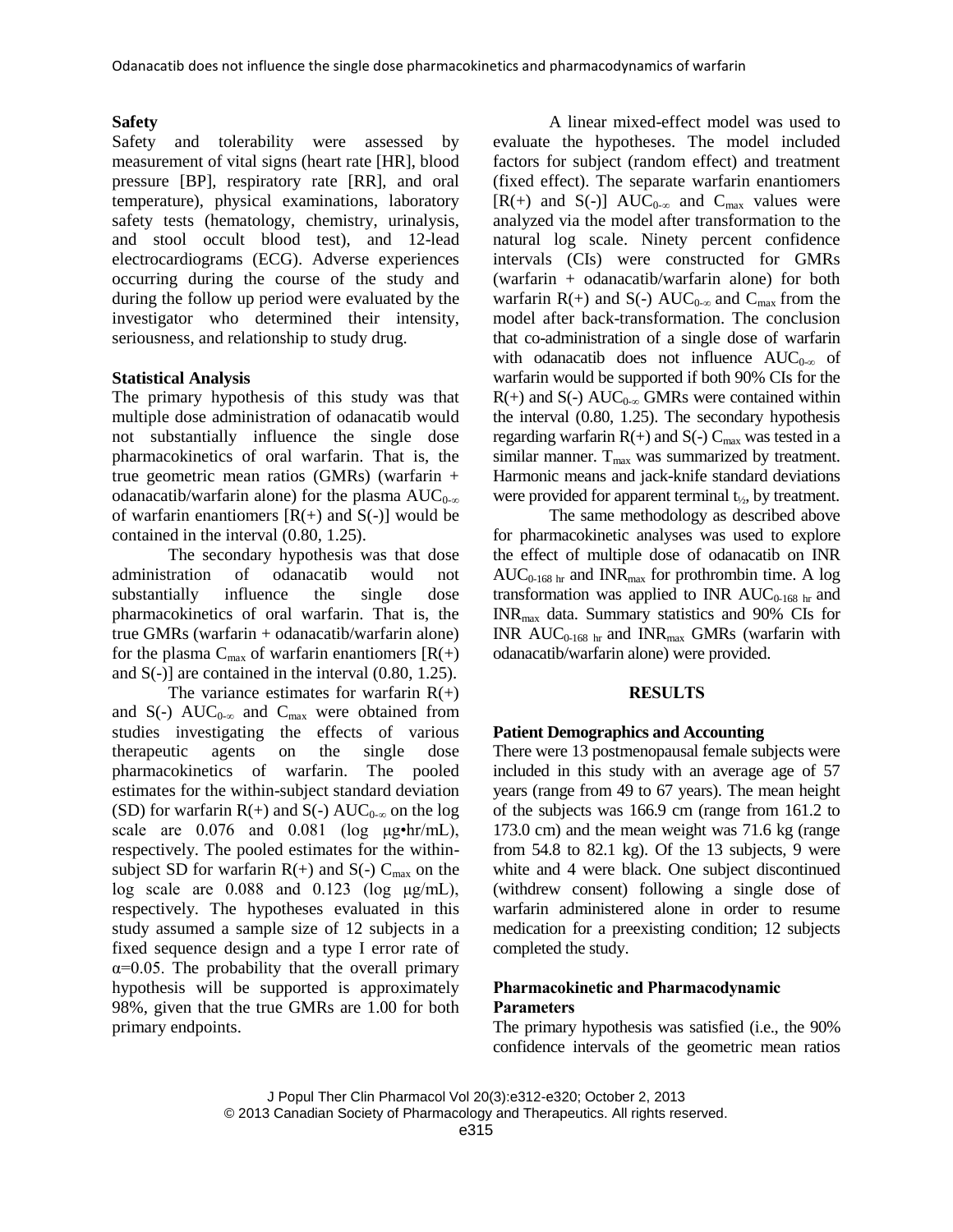[warfarin + odanacatib/warfarin alone] of  $AUC_{0-\infty}$ and  $C_{\text{max}}$  of  $R(+)$  and  $S(-)$  warfarin fell within the prespecified bounds (0.80, 1.25)]; thus, the results of this study demonstrate that, in these subjects, odanacatib did not have an influence on the single

dose pharmacokinetics of oral warfarin. (Table 1) Figure 1 shows that mean exposures were consistent for both  $R(+)$  and  $S(-)$  enantiomers with and without odanacatib co-administration. (Table 1)

**TABLE 1** Summary of Statistical Analysis Results of Warfarin Plasma Pharmacokinetics and Pharmacodynamics

| Analyte         | Parameter (units)                   | Warfarin + Odanacatib |                        |                                  | Warfarin  |                              |                             | Warfarin + Odanacatib/Warfarin |              |
|-----------------|-------------------------------------|-----------------------|------------------------|----------------------------------|-----------|------------------------------|-----------------------------|--------------------------------|--------------|
|                 |                                     | ${\sf N}$             | GM                     | 95% CI                           | ${\sf N}$ | <b>GM</b>                    | $\overline{95\%}$ CI        | <b>GMR</b>                     | 90% CI       |
| Warfarin $R(+)$ | $AUC_{0-\infty}(\mu g^*hr/mL)$      |                       | 12 $115.2^*$           | $(99.7, 133.3)^{\ddagger}$       |           | $12 \quad 116.8^\dagger$     | $(101.0, 135.1)^{\ddagger}$ | 0.99                           | (0.94, 1.03) |
|                 | $C_{\text{max}}(\mu g/mL)$          | 12                    | $1.68^{*}$             | $(1.53, 1.83)^{\ddagger}$        |           | $13 \quad 1.78^\ddagger$     | $(1.63, 1.95)^*$            | 0.94                           | (0.90, 0.98) |
|                 | $T_{max}(hr)$                       | 12                    | $4.00^{6}$             | $(2.00, 12.00)^9$                | 13        | $4.00^{9}$                   | $(2.00, 4.02)^{6}$          |                                |              |
|                 | Apparent terminal<br>$t_{1/2}$ (hr) | 12                    | $48.0^{  }$            | $10.1$ <sup>  </sup>             | 12        | $50.0^{11}$                  | $8.2$ <sup>  </sup>         |                                |              |
|                 |                                     |                       |                        |                                  |           |                              |                             |                                |              |
| Warfarin S(-)   | $AUC_{0\infty}$ (µg*hr/mL)          |                       | 12 $72.3^{\circ}$      | $(60.3, 86.6)^{\ddagger}$        |           | 12 $72.5^{\circ}$            | $(60.5, 86.9)^{\ddagger}$   | 1.00                           | (0.97, 1.03) |
|                 | $C_{\text{max}}(\mu g/mL)$          | 12                    | $1.63^{\ddagger}$      | $(1.48, 1.79)^*$                 | 13        | $1.74$ <sup>‡</sup>          | $(1.58, 1.91)^*$            | 0.94                           | (0.90, 0.98) |
|                 | $T_{max}(hr)$                       | 12                    | $4.00^{6}$             | $(1.00, 12.00)^9$                | 13        | $4.00^{9}$                   | $(1.00, 4.02)^9$            |                                |              |
|                 | Apparent terminal<br>$t_{1/2}$ (hr) | 12 <sup>2</sup>       | $35.7$ <sup>11</sup>   | $6.7$ <sup><math>  </math></sup> | 12        | $35.2$ <sup>  </sup>         | $6.4$ <sup>  </sup>         |                                |              |
|                 |                                     |                       |                        |                                  |           |                              |                             |                                |              |
| <b>INR</b>      | $AUC_{0-168}$ hr                    | 12                    | $230.1^*$              | $(204.5, 258.8)^{\ddagger}$      |           | $12 \t228.1$ <sup>*</sup>    | $(202.7, 256.6)^*$          | 1.01                           | (0.98, 1.04) |
|                 | $INR_{max}$                         |                       | $12 2.01$ <sup>*</sup> | $(1.63, 2.47)^{\ddagger}$        |           | $13 \quad 2.04$ <sup>*</sup> | $(1.66, 2.50)^{\ddagger}$   | 0.98                           | (0.92, 1.05) |
|                 |                                     |                       |                        |                                  |           |                              |                             |                                |              |

GM = Geometric Mean. GMR = Geometric Mean Ratio. CI = Confidence Interval.

Geometric mean and 95% CI computed from least squares estimates from linear mixed effect model performed on the natural-log transformed values.

Median (minimum, maximum) reported for  $T_{\text{max}}$ .

‡

 $||$  Harmonic mean and jack-knife standard deviation reported for apparent terminal  $t_{1/2}$ .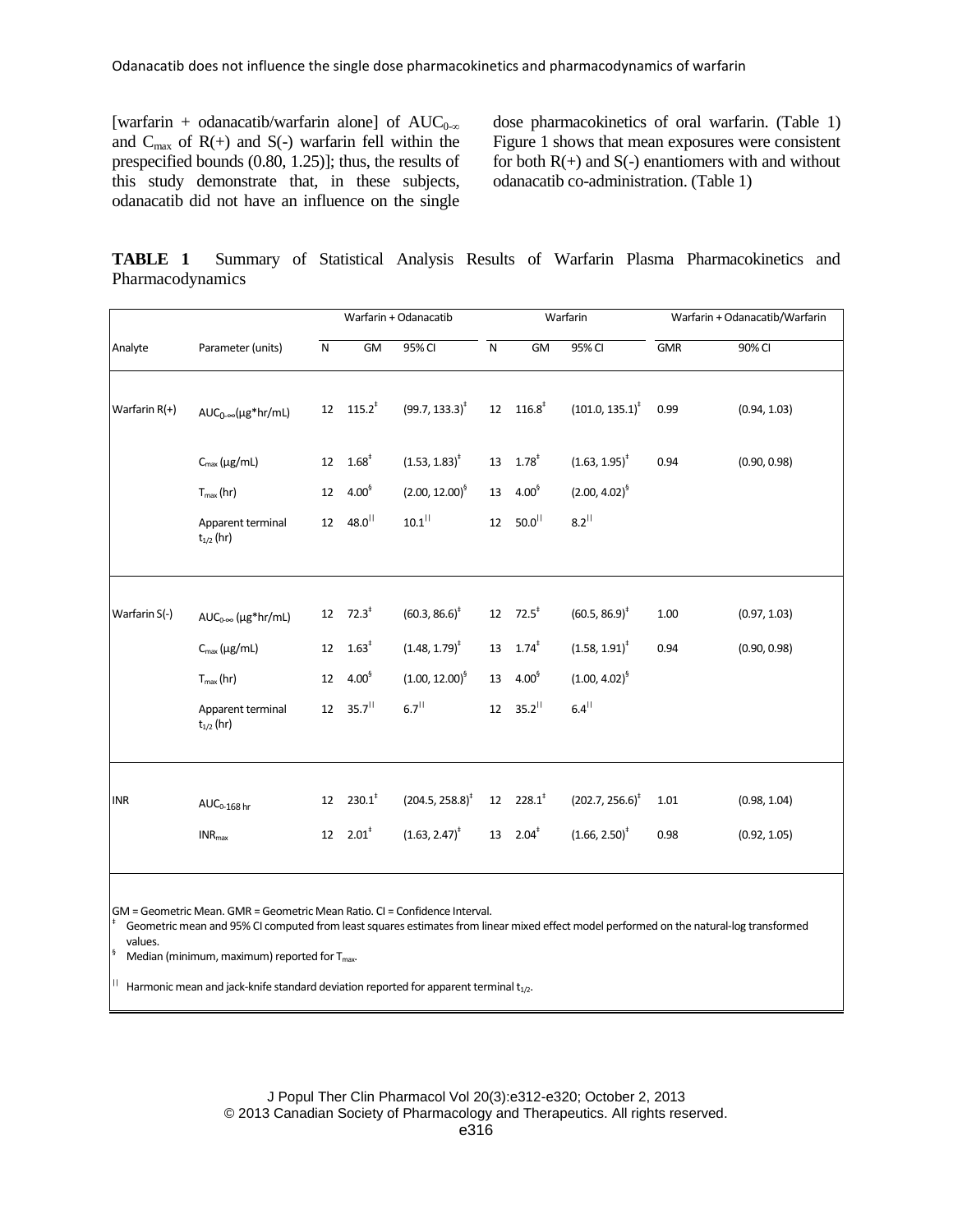**FIG. 1** Mean Warfarin R(+) (Panel A) and Warfarin S(-) (Panel B) Plasma Concentration-Time Profiles Following Administration of a Single Dose of 30 mg Warfarin With or Without Concomitant Administration of Odanacatib to Healthy Postmenopausal Female Subjects Administered a High Fat Meal (Log-Linear Scale).



**FIG. 2** Mean INR- time profiles following administration of a single dose of 30 mg warfarin with or without concomitant administration of odanacatib to healthy postmenopausal female subjects administered a high fat meal (log-linear scale). Error bars represent standard deviations.



Following concomitant administration of a single 30 mg dose of warfarin with multiple doses of odanacatib, the estimated GMR of INR  $AUC_{0.168hr}$  and  $INR_{max}$  (90% CI) for co-

J Popul Ther Clin Pharmacol Vol 20(3):e312-e320; October 2, 2013 © 2013 Canadian Society of Pharmacology and Therapeutics. All rights reserved.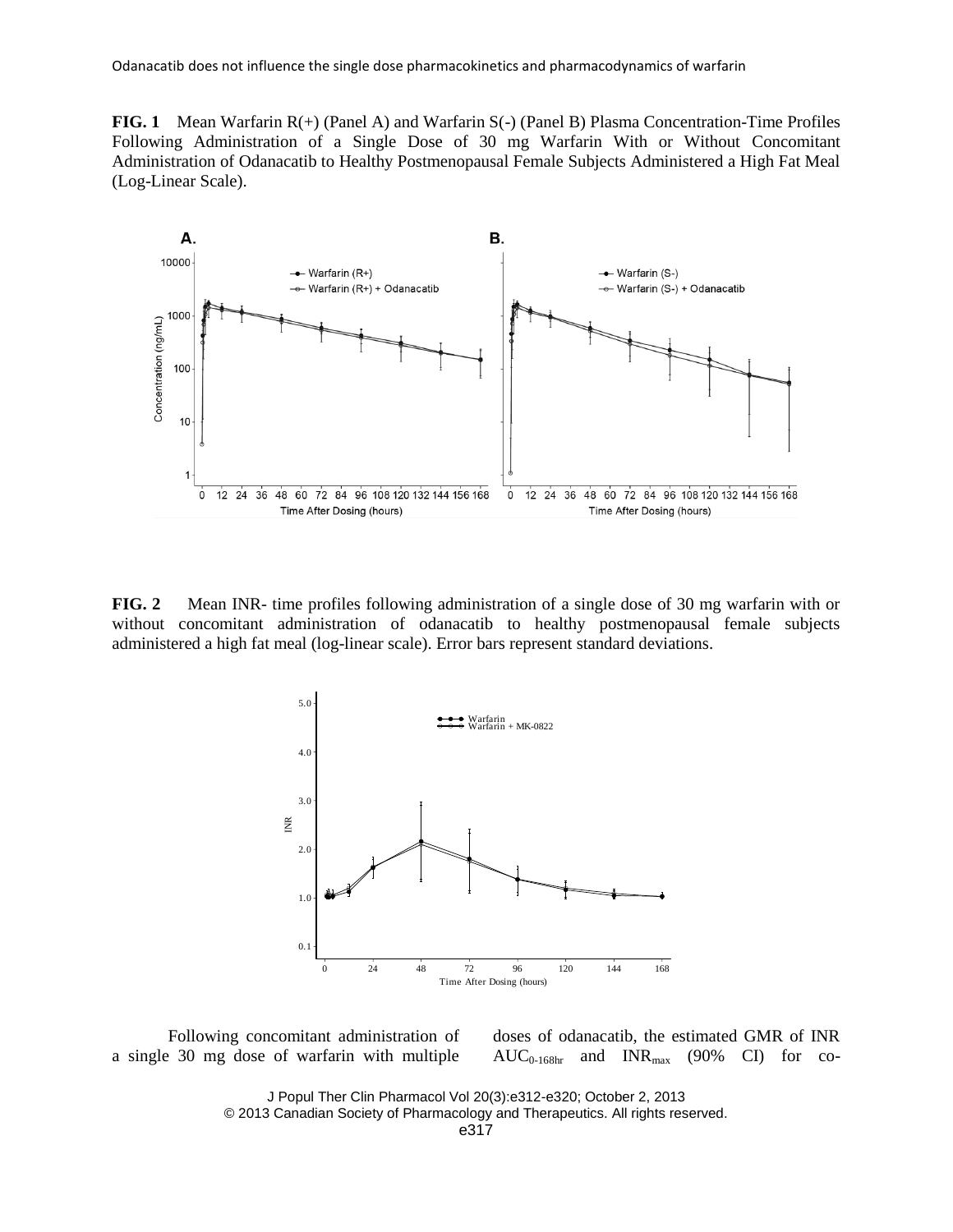administration versus warfarin alone were respectively 1.01 (0.98, 1.04) and 0.98 (0.92, 1.05). (Table 1; Figure 2) The pharmacokinetics of odanacatib were also assessed to confirm that values are consistent with those observed in previous studies. Following a single oral dose administration of 50 mg odanacatib with a high fat meal, geometric mean values of 0.516 µM, 0.107  $\mu$ M, and 46.1  $\mu$ M·hr were observed for C<sub>max</sub>, C<sub>168</sub>  $_{\text{hr}}$ , and AUC<sub>0-168hr</sub>, respectively and the median  $T_{\text{max}}$  was 9.0 hours (Table 2).

# **Safety**

No serious clinical adverse experiences were reported and no subject discontinued because of an adverse experience. Twenty (20) adverse experiences were reported by 9 subjects and all adverse experiences were rated mild in intensity. Adverse experiences reported with odanacatib + warfarin treatment were similar to those reported with warfarin alone and only 1 adverse experience was reported with odanacatib alone (Table 3). There were no consistent treatment-related changes in vital signs or ECG safety parameters. Additionally, there were no laboratory adverse experiences.

**TABLE 2** Mean odanacatib pharmacokinetic parameters following single-dose administration of 50 mg odanacatib on Day-14, Period 2

| Parameter                             | Geometric Mean (%CV) or Median |
|---------------------------------------|--------------------------------|
| $AUC_{0-168hr}(\mu M^*hr)$            | 46.1(27)                       |
| $C_{\text{max,overall}}(\mu M)$       | 0.516(19)                      |
| $C_{168hr}(\mu M)$                    | 0.107(57)                      |
| Median T <sub>max, overall</sub> (hr) | 9.0                            |

# **TABLE 3** Summary of AEs

|                                                                                                                                  |            |                    | <b>Treatment B</b> |                   |                              |         |  |  |
|----------------------------------------------------------------------------------------------------------------------------------|------------|--------------------|--------------------|-------------------|------------------------------|---------|--|--|
|                                                                                                                                  |            | <b>Treatment A</b> |                    | <b>Odanacatib</b> | <b>Odanacatib + Warfarin</b> |         |  |  |
|                                                                                                                                  | $(N = 13)$ |                    |                    | $(N = 12)$        | $(N = 12)$                   |         |  |  |
|                                                                                                                                  | N          | (%)                | n                  | (%)               | n                            | $(\%)$  |  |  |
| Subject/Subjects With One or<br>More Adverse Experiences                                                                         | 5          | (38.5%)            | 1                  | (8.3%)            | 7                            | (58.3%) |  |  |
| Flatulence                                                                                                                       | $\Omega$   |                    | 0                  |                   | 1                            | (8.3%)  |  |  |
| Gingivitis                                                                                                                       | 0          |                    | 0                  |                   | 1                            | (8.3%)  |  |  |
| Nausea                                                                                                                           | 1          | (7.7%)             | 0                  |                   | 2                            | (16.7%) |  |  |
| Rhinitis                                                                                                                         | 1          | (7.7%)             | 0                  |                   | 0                            |         |  |  |
| Contusion                                                                                                                        | 1          | (7.7%)             | 0                  |                   | 1                            | (8.3%)  |  |  |
| Decreased appetite                                                                                                               | 0          |                    | 0                  |                   | 1                            | (8.3%)  |  |  |
| Musculoskeletal pain                                                                                                             | 1          | (7.7%)             | 0                  |                   | 0                            |         |  |  |
| <b>Dizziness</b>                                                                                                                 | 1          | (7.7%)             | 0                  |                   | 1                            | (8.3%)  |  |  |
| Headache                                                                                                                         | 4          | $(30.8\%)$         | 1                  | (8.3%)            | 1                            | (8.3%)  |  |  |
| Pharyngolaryngeal pain                                                                                                           | 0          |                    | 0                  |                   | 1                            | (8.3%)  |  |  |
| Rhinitis allergic                                                                                                                | 0          |                    | 0                  |                   |                              | (8.3%)  |  |  |
| Although a subject may have had two or more clinical adverse experiences, the subject is counted only once within a<br>category. |            |                    |                    |                   |                              |         |  |  |
| The same subject may appear in different categories.                                                                             |            |                    |                    |                   |                              |         |  |  |
| <b>Treatment A=30 mg warfarin administered during Period 1.</b>                                                                  |            |                    |                    |                   |                              |         |  |  |
| <b>Treatment B</b> =50 mg odanacatib on Days -14 and -7, then 50 mg odanacatib + 30 mg warfarin on Day 1 administered            |            |                    |                    |                   |                              |         |  |  |
| during Period 2.                                                                                                                 |            |                    |                    |                   |                              |         |  |  |

J Popul Ther Clin Pharmacol Vol 20(3):e312-e320; October 2, 2013 © 2013 Canadian Society of Pharmacology and Therapeutics. All rights reserved.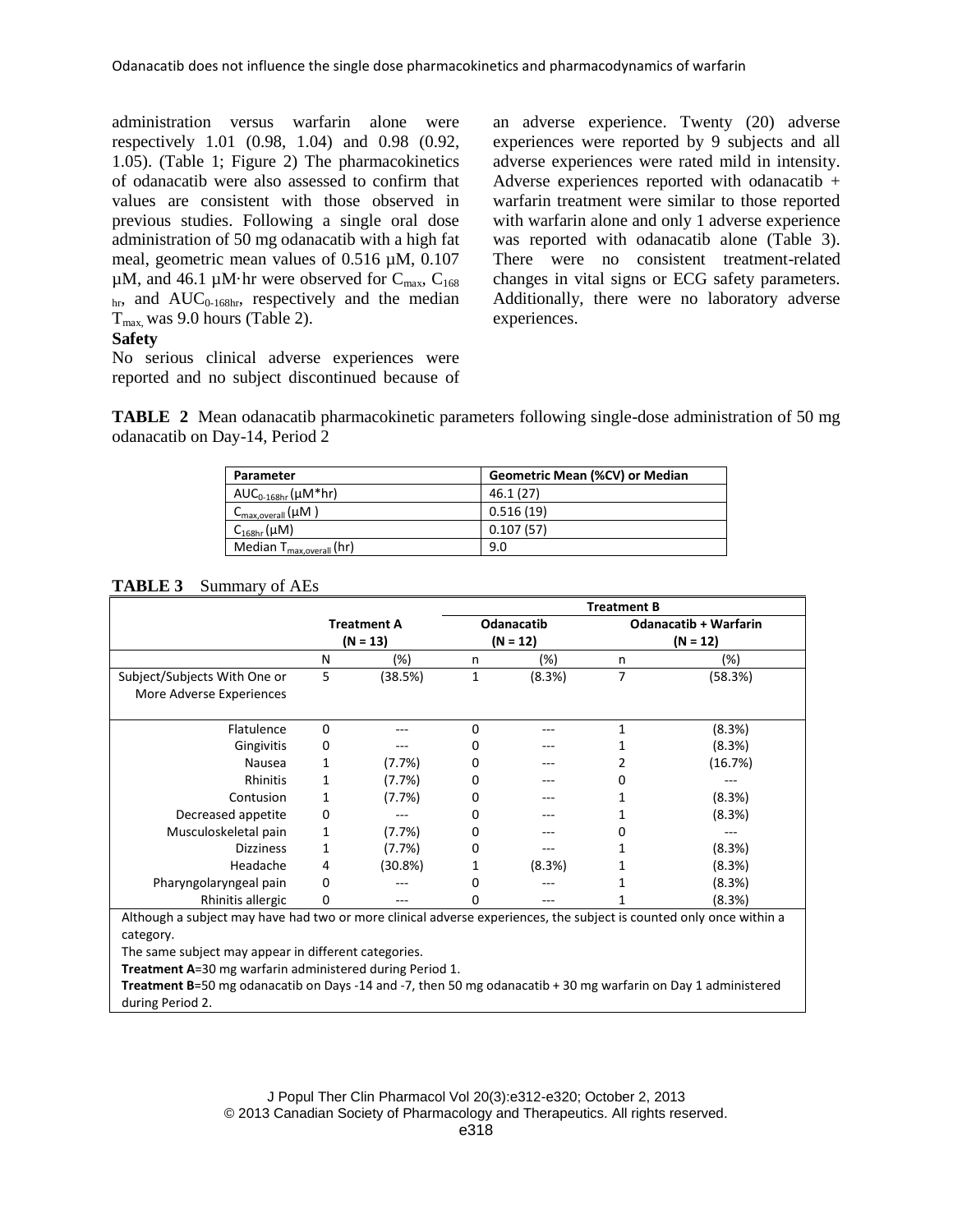# **DISCUSSION**

As odanacatib may be dosed in patients being treated with a narrow therapeutic index drug such as warfarin, understanding the effect of steady-state odanacatib, a novel cathepsin K inhibitor, on the pharmacokinetics and pharmacodynamics of warfarin is warranted. The results of this study fulfilled the primary hypothesis and demonstrated, in this study, that there was no clinically meaningful effect on the pharmacokinetics or pharmacodynamics of warfarin after concomitant administration of a single-dose of warfarin with oral odanacatib at projected steady state. These results are consistent with a lack of drug-drug interaction (DDI) potential for ODN as predicted by preclinical data (Data on file). Based on prior clinical studies, single-dose administration of 50 mg odanacatib with a high fat meal was anticipated to achieve a  $C_{\text{max}}$  of ~0.5 µM. In the present study, odanacatib was administered along with a high-fat meal to maximally assess the potential impact for an odanacatib-warfarin interaction.<sup>12</sup> The plasma levels of odanacatib were consistent with previous studies with an observed  $C_{\text{max}}$  geometric mean value of 0.516  $\mu$ M. Notably, the C<sub>max</sub> for odanacatib is > 100 fold lower than the IC50 against CYP2C9 and other CYPs, including CYP1A2, CYP2C1, and CYP3A4 suggesting that odanacatib may not have a significant inhibitory effect on these CYPs.

Odanacatib is in development for the treatment of osteoporosis. In postmenopausal women, odanacatib increases bone mineral density in a dose-dependent manner.<sup>2,3,4</sup> The present study enrolled postmenopausal women, the intended target population. Administration of warfarin requires careful monitoring given its narrow therapeutic index and propensity for frequent drug-drug interactions with untoward outcomes. 8,13,14,15 Dose adjustments are often required when an interaction is observed with warfarin to mitigate potential bleeding risks or ensure efficacious results. Given the lack of pharmacokinetic and pharmacodynamic interaction between odanacatib and warfarin

observed in this study, these data would support the clinical use of odanacatib without the need for warfarin dose adjustment or additional therapeutic monitoring.

This study was conducted to also investigate the effect of ingesting a high fat meal, which increases odanacatib exposure up to  $\sim$ 2-fold; this did not negatively affect INR values.<sup>12</sup> No interaction was observed by odanacatib on warfarin PK and INR despite the ingestion of a high fat meal to maximally increase odanacatib concentration, and no serious or clinically concerning AEs were observed during this study. The most common AE was headache, observed primarily during the Period 1.

In summary, multiple-dose administration of odanacatib in the setting of a high fat meal to augment exposure, did not meaningfully alter the single dose pharmacokinetics of warfarin (either  $R(+)$  or  $S(-)$ enantiomers of warfarin) or pharmacodynamics of warfarin as assessed by prothrombin time INR in this study. Co-administration of odanacatib and warfarin to healthy postmenopausal women was generally well tolerated without noteworthy adverse experiences. These results suggest that no warfarin dose adjustment or additional INR monitoring would be required when used concomitantly with odanacatib and that odanacatib is not anticipated to be a clinically important inhibitor of CYPs 2C9, 3A4, 2C19, or 1A2. Moreover, these data indicate the low propensity for odanacatib to act as a perpetrator of drug-drug interaction at clinically relevant doses.

# *Acknowledgements*

This study was funded by Merck & Co., Inc., SAS, RW, DH, CL, SZ, AM, AD, and JAW are employees of Merck and may own stock or stock options in the company. PC, DM, and HX are current or former employees of Covance, a clinical research organization that was contracted to conduct the study. The authors would like to thank Jennifer Pawlowski of Merck for editorial, technical, and administrative assistance with this manuscript.

J Popul Ther Clin Pharmacol Vol 20(3):e312-e320; October 2, 2013 © 2013 Canadian Society of Pharmacology and Therapeutics. All rights reserved.